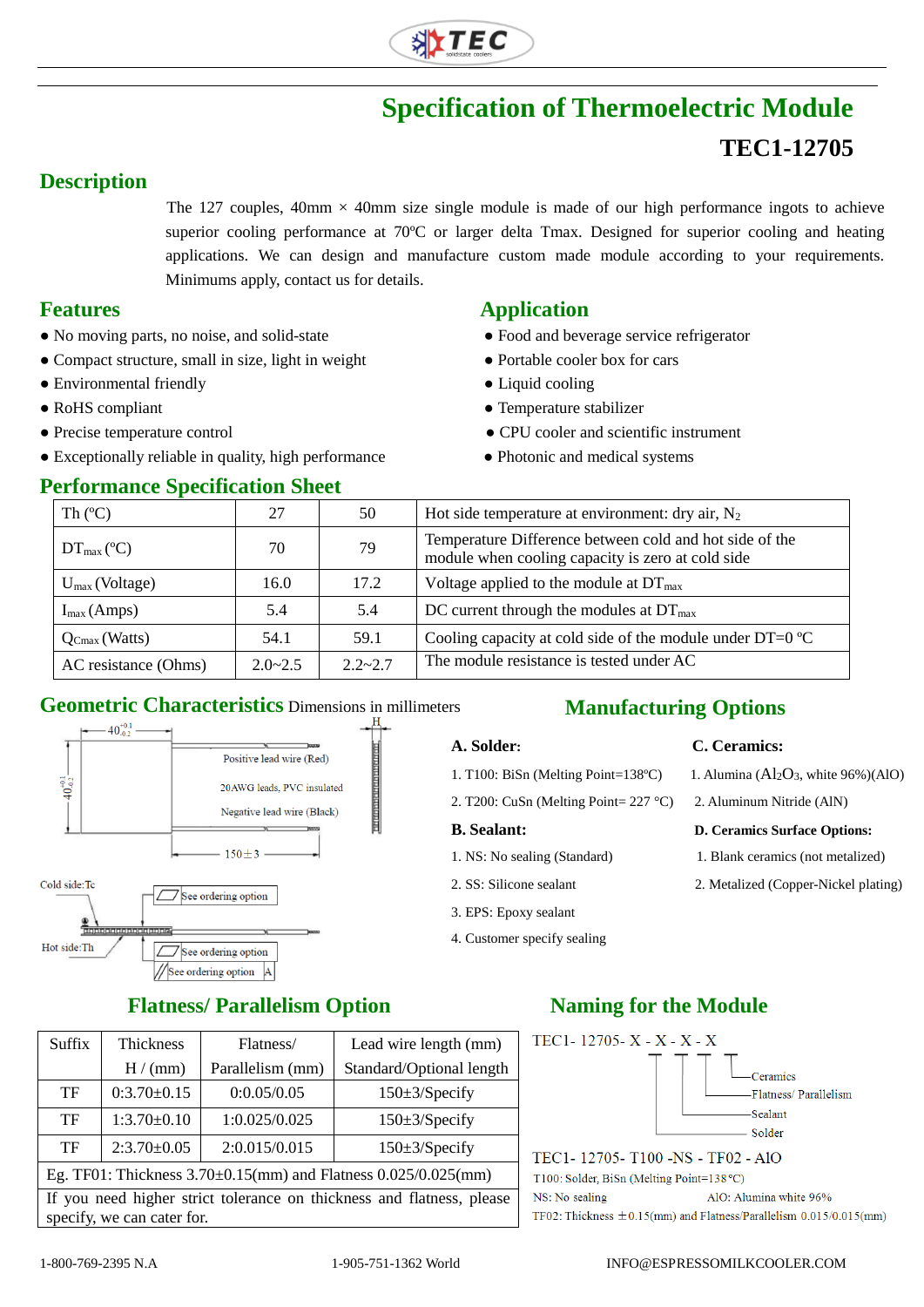





Standard Performance Graph Qc= f(V)